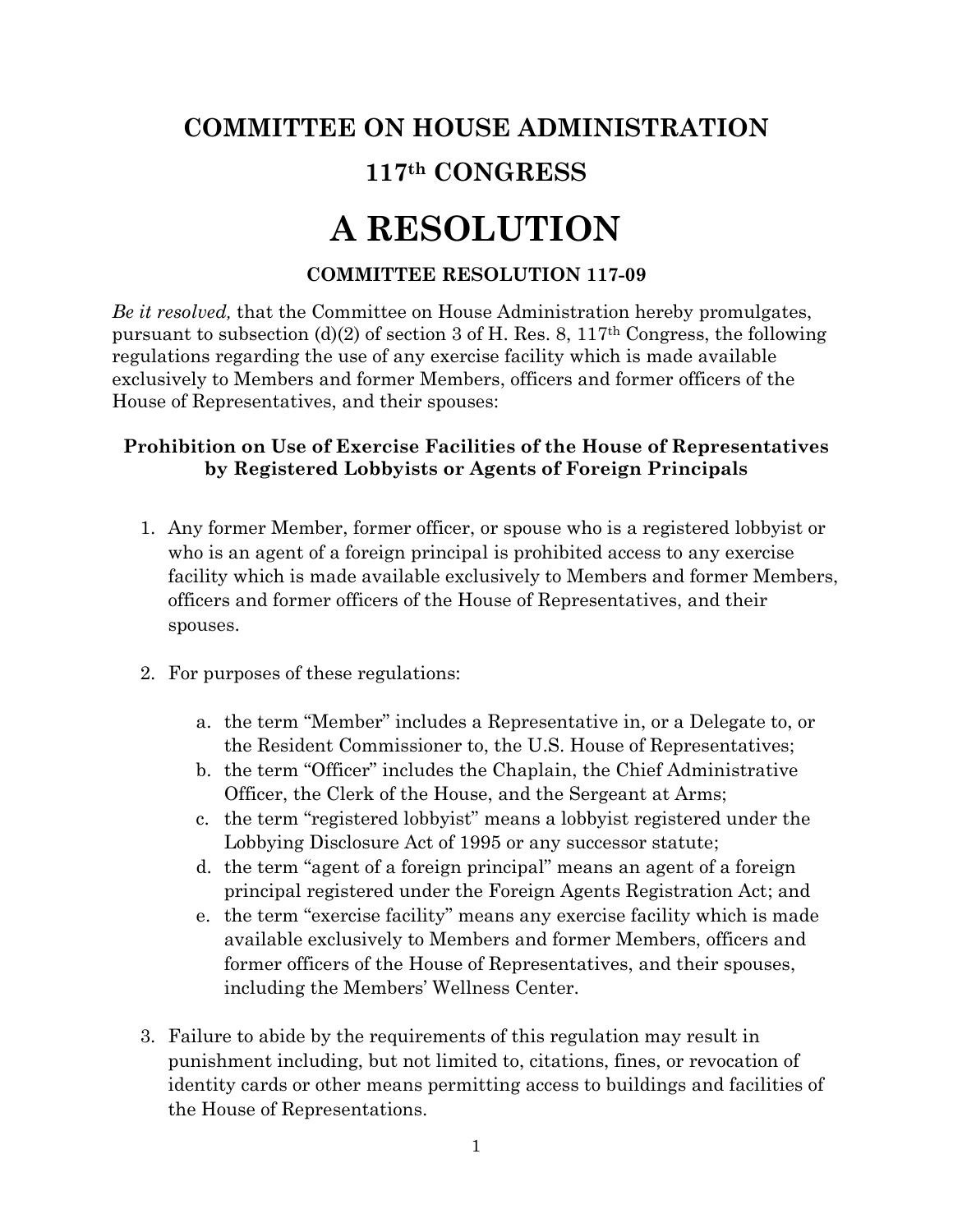4. In order to obtain access to any such facility, any former Member, former officer, or spouse, any such individual must complete and sign the certification form attached to and deemed part of these regulations and submit it to the exercise facility prior to being granted access. In addition, the former Member, former officer, or spouse must promptly notify the exercise facility in any subsequent change to their status as either a registered lobbyist or agent of a foreign principal.